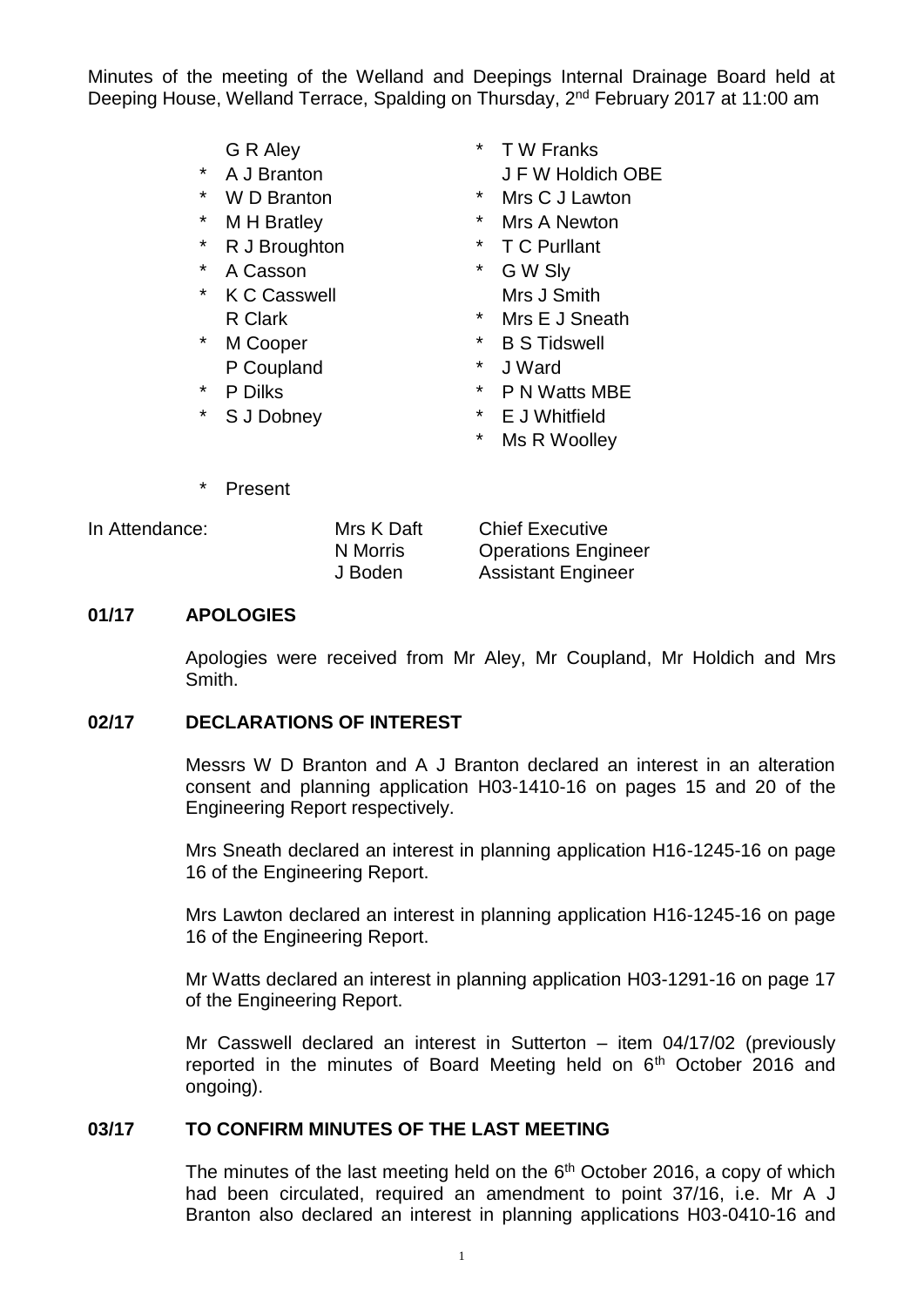H03-0500-16. It was agreed that this amendment be appended to the minutes. The minutes were signed by the Chairman as a true record.

#### **04/17 MATTERS ARISING FROM THE MINUTES**

#### **04/17/01 Cross Drain 0.3586 ha Agreement no 500068 Change of Use – Mr Baxter**

The Chief Executive advised that this matter was almost completed.

#### **04/17/02 Sutterton**

The Operations Engineer advised that meetings had been held with the land agent and the land owner and agreements to start are very close to completion.

#### **04/17/03 Vernatts Sluice**

The Chief Executive reported that our Environment Agency Flood Defence Grant in Aid (FDGiA) application in the sum of £235,000 had been successful and payment of the full sum had been received.

#### **05/17 TO CONSIDER THE RECOMMENDATIONS ARISING FROM THE MINUTES OF THE FINANCE COMMITTEE HELD ON FRIDAY, 1 ST DECEMBER 2016**

The Chief Executive extended apologies to the Board in that the Finance Committee minutes of the 1st December 2016 had not been included in the papers sent out on the 25<sup>th</sup> January 2017. It was proposed by both the Chairman and Vice Chairman that the members be allowed time to read through the said minutes; the majority of members agreed this could be executed.

The Vice Chairman presented the unconfirmed minutes of the Finance Meeting of the 1<sup>st</sup> December 2016 and reported on the following:

## **05/17/01 Plant – Tractor and Grenadier**

The old tractor and Grenadier attachment, together with the weedbasket and flail head, had been sold by tender for the sum of £16,350; it was agreed this was a good price. It was requested by members that any future sale of plant should be also advertised on the Board's website.

#### **05/17/02 Rents of the Board's Properties**

It was recommended that no increases be implemented for 2017/18.

## **05/17/03 To receive Estimates for 2017/18**

It was proposed to increase the rate to 11.30p, an increase of 1.8%. The Chief Executive explained that this rise would be essential to continue to maintain the assets within the Board's area.

The current projected out-turn for 2016/17 showed a deficit of £110,522 compared to a budgeted deficit of £31,320.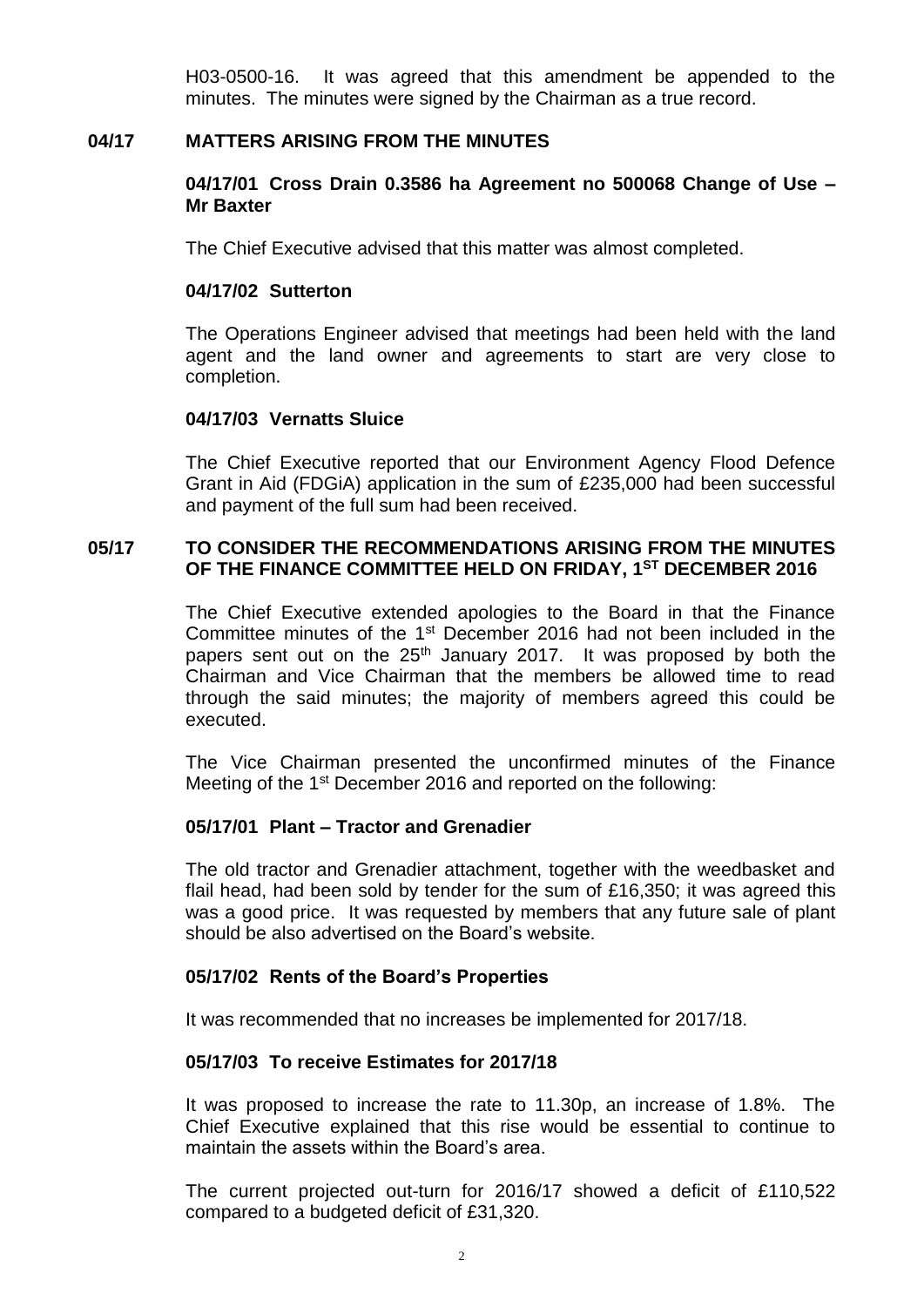Two major factors contributed to the revised position:

- Vernatts Sluice. Emergency works were undertaken in June 2016 to repair damage to the base of the structure, at a cost of £235,000. Grant Aid from the Environment Agency for the full sum had been applied for and received.
- Wygate Park. Phase 4 of the pipe lining had been undertaken in October 2016, at a cost of £171,000. Grant Aid from the Environment Agency for the whole of the works had been applied for and we were awaiting approval.

# **05/17/04 Capital Expenditure**

It was proposed and resolved to purchase the below-mentioned capital items during 2017/18:

- Replacement tracked excavator, together with attachments, at a cost of £131,000.
- Replacement light commercial fleet vehicle, at a cost of £16,860.
- Replacement Mitsubishi Shogun, at a cost of £26,800.
- Second-hand reconditioned 6" mobile pump, at a cost of £14,000.

# **05/17/05 Employment Restructuring**

It was proposed and resolved to restructure certain employees' roles with effect from the 1<sup>st</sup> April 2017:

- The Junior Engineer to undertake more training on outside works; with the intention of entering further data on the Board's GIS system to replace paper records.
- The secretary's hours be permanently increased from 25 hours per week to 35 hours per week, and the salary of this position be increased from spine point 9 to spine point 12.
- The Planning & Enforcement Officer's hours be permanently increased from 19 hours to 37 hours per week.
- The excavator driver who retired during the summer had been replaced internally with one of the boat drivers. The boat driver had, in turn, been replaced by one of the construction team whose position will not be filled.

# **06/17 TO RECEIVE THE HEALTH AND SAFETY REPORT**

The Operations Engineer presented the Board's Health and Safety Report, and explained to members how our Health and Safety policy is implemented.

Due to the varied nature of the tasks that are undertaken, a wide range of risks exist. Through the implementation of our Health and Safety policy, the Board,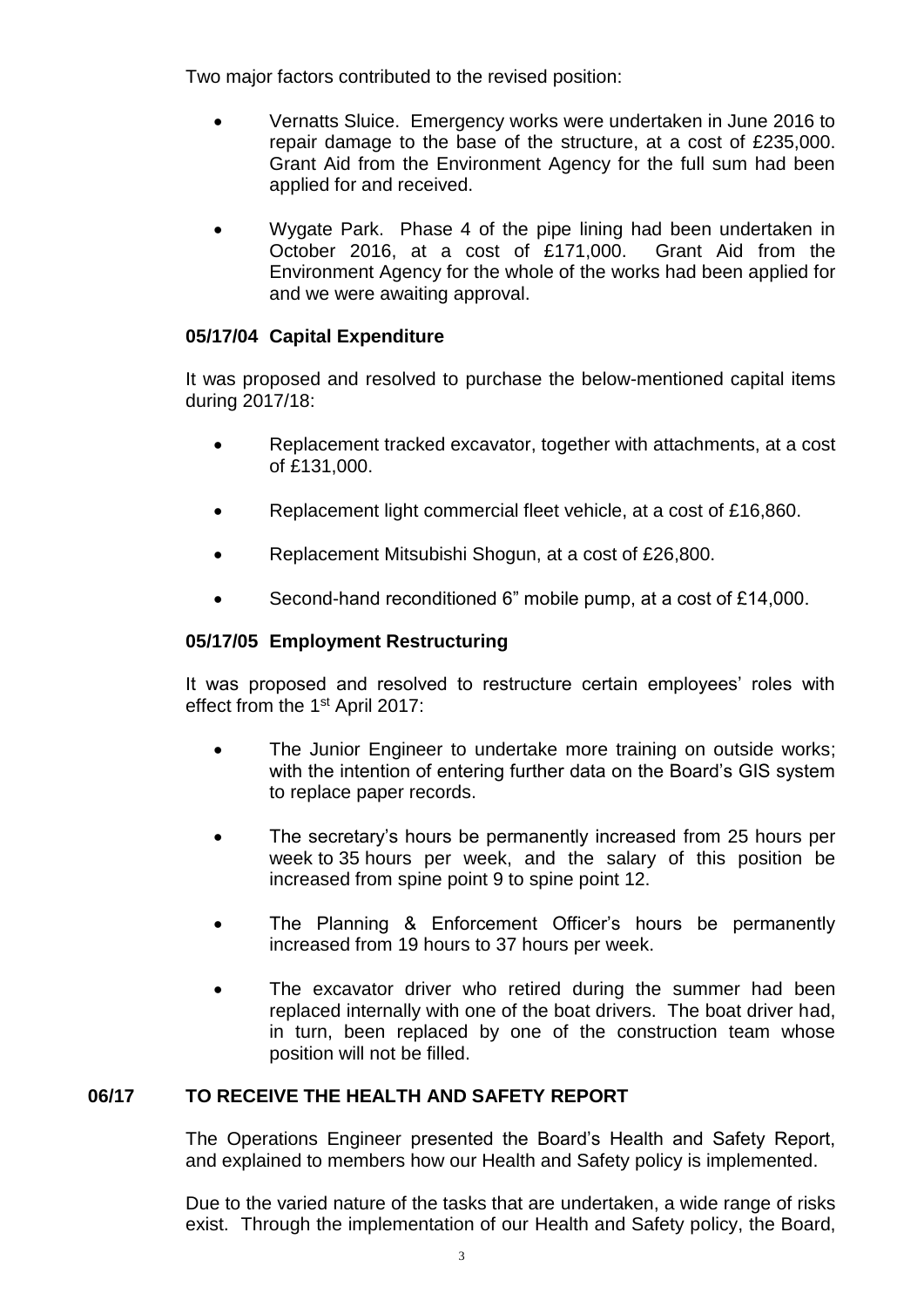Officers, Supervisors and Employees should ensure that all risks to health are addressed at the lowest level reasonably practicable. Methods by which this is achieved are:

- Risk Assessments and Method Assessments are produced for each task as required (in addition to the COSHH and Generic Risk Assessment booklets).
- Our Health and Safety Policy is monitored and reviewed as required and takes into account legislative changes or if best practice suggests improvements can be made.
- The participation of all employees is sought to ensure that any changes to policy or procedures are brought to the attention of all staff.
- Any issues relating to health and safety are brought to the attention of supervisors as soon as possible so that an early remedy can be sought.
- Employees are reminded of their own statutory duty to take reasonable care for the health and safety of themselves and others who may be affected by their actions.

The Operations Engineer advised that he is secretary to the Cablesafe Forum, which is made up of representatives from local IDBs and the local power company, Western Power Distribution. Bi-annual meetings are held to discuss any issues, changes in legislation of working procedures particularly in relation to safe working around the overhead and underground powerline network.

The Operations Engineer also reported that the Board subscribe to Croner, a company who supplies specialist advice on health and safety including new legislation, changes to existing legislation, case studies and rulings.

Finally, the Operations Engineer mentioned that all staff receive training relating to their health and safety responsibilities and that we were very fortunate to have a workforce that received a high level of training in many varied disciplines.

The Chairman thanked the Operations Engineer for his presentation and mentioned to members that ADA are driving the issue of health and safety to the forefront; indeed, health and safety is to be one of the key themes at this year's Floodex conference.

## **07/17 TO SEAL THE RATE FOR 2017/18**

The Chief Executive extended apologies to the Board in that incorrect paperwork had been included in the papers sent out on the 25<sup>th</sup> January 2017. However, the Chief Executive advised that the papers presented to the Finance Committee on the 1<sup>st</sup> December 2016 were now out of date due to the following: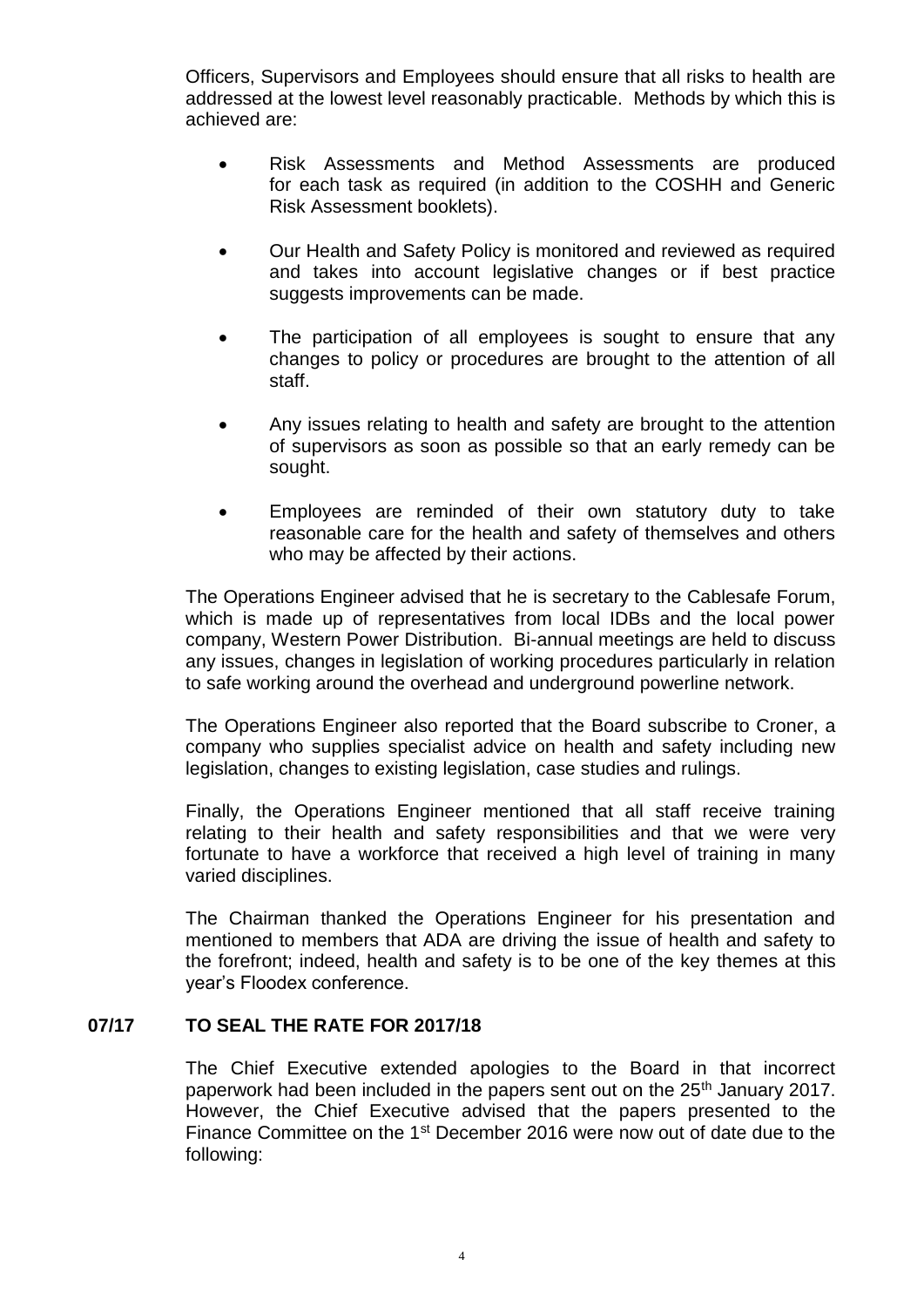Phase Four Wygate Park. The fourth phase of pipe relining took place during October 2016 at a cost of £171,000. On the 18<sup>th</sup> January 2017, we unexpectedly received confirmation from Defra that we would be granted the full amount of £700,000 for the works at Wygate Park. The sum of £360,000 for phases one to four had been received on the 1<sup>st</sup> February, with the remaining £340,000 being payable once the final two phases were complete.

The Chief Executive explained that whilst the Finance Committee at their meeting on the 1st December 2016 had proposed an increase of 1.8% to the current rate of 11.10p, resulting in a rate of 11.30p, due to the Grant Aid being received for Wygate Park, the Board could decide if this should be revised.

Lengthy discussion took place amongst Board members with regard to whether an increase should be effected. The Finance Committee Chairman moved that the recommendation of the Finance Committee of a 1.8% increase be implemented. The motion was put to vote and was unanimously carried, with two abstentions.

Mr Casswell requested his comment, "It [the rating] might be frozen next year." be minuted.

It was RESOLVED that the rate be set at 11.30p in the pound (1.8% increase).

# **08/17 ENGINEERING REPORT**

The Operations Engineer and Assistant Engineer presented the report to the Board.

Matters arising from the report:

# **08/17/01 Riddington's Pumping Station, Pinchbeck Marsh**

Repairs to both pumps had recently been undertaken, and the contractors believe that there are some fundamental issues with the design of the pumps, thus causing cavitation problems. Expert advice has been sought and site inspections held to determine a way forward. Our pump advisor believes that the design of the intake chamber to the pumps is too large for the pumps when they run individually; this then causes turbulent flow meaning the pump cannot run efficiently. Modification works are to start shortly.

# **08/17/02 Bourne South Fen Pumping Station**

The new 24" penstock for Pump No 1 has been installed.

# **08/17/03 Crowland and Cowbit Pumping Station**

A replacement weedscreen is due for installation in mid-March.

An investigation has been instigated to look at the possibility of altering the weedscreen cleaner, so that it can place removed weed nearer to the access gate rather than its current drop point on the other side of the weedscreen deck.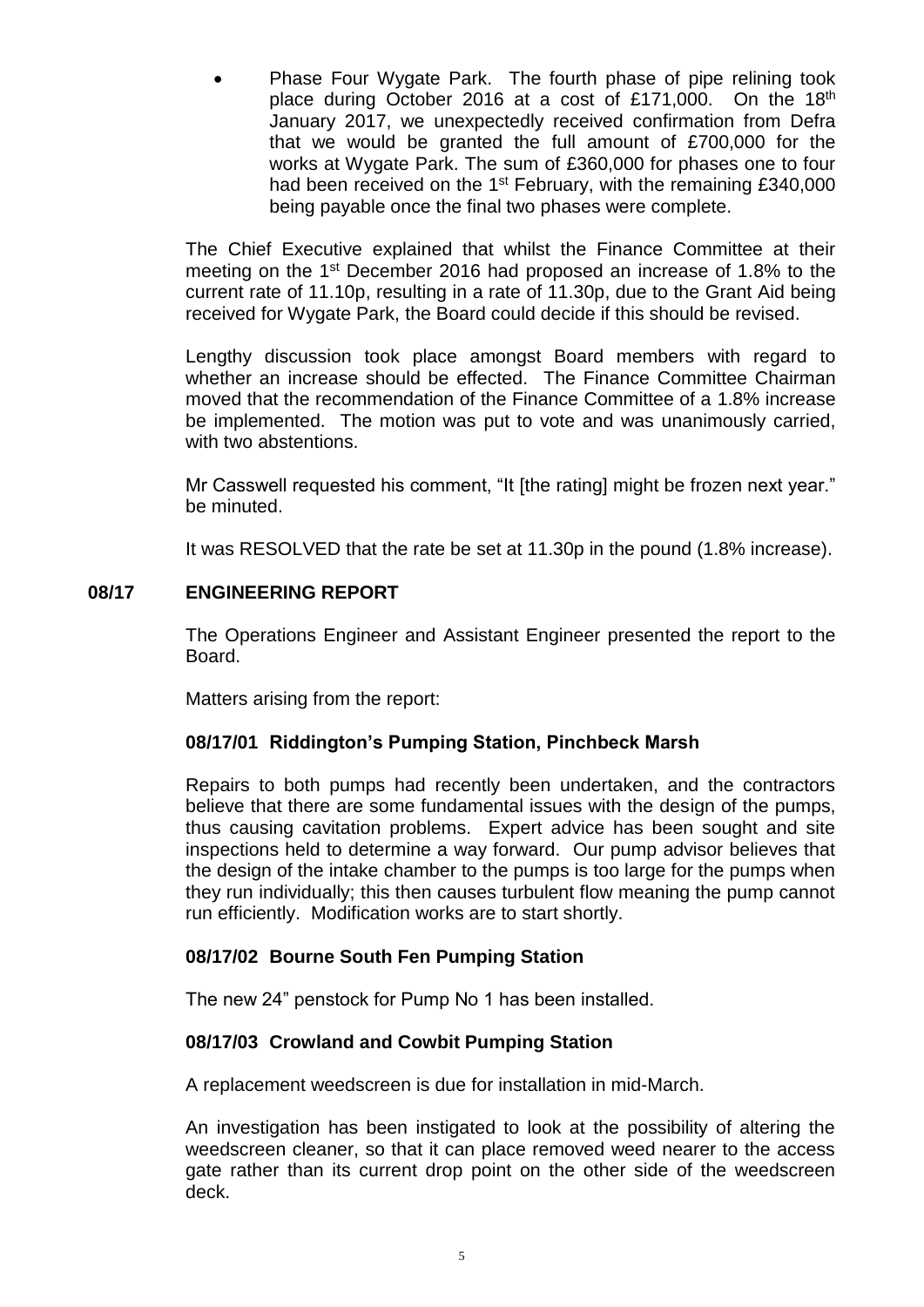# **08/17/04 Wygate Park – Pennygate Drain Re-lining Work**

The fourth phase of the re-lining of the Board's Pennygate Drain commenced on Friday, 21st October 2016, and was completed within three weeks.

The operation ran reasonably smoothly and without any major breakdowns, and, as a result, the work was completed ahead of schedule.

## **08/17/05 Pennygate Drain Slip Repairs and Repairs after Anglian Water Mains Burst**

Following a severe rainstorm last August, the final section of the Pennygate Drain that joins the Westlode Drain (Bourne Road, Spalding) suffered serious bank slips which threatened the Board's outfall and the security of the Trojan Wood works' building nearby. Work commenced early October, with the installation of 40 metres of 2m diameter pipe, leaving a 10m section open between the road culvert and the new piped section.

Shortly after the works were completed, on 11<sup>th</sup> November the Anglian Water 4" main that runs parallel to the road in the embankment failed and washed away large sections of the banks, which threatened property and the integrity of the channel. Remedial work started upon return from the Christmas break, with both sides of the channel being reinstated using an innovative 'Porcupine Blocks' system.

## **08/17/06 Health & Safety**

The Board has continued with its proactive approach to Health & Safety training, with eight training courses being attended.

A comprehensive review of the Board's Risk Assessments has been made, checked and subsequently issued to the workforce.

## **08/17/07 Tidal Surge on East Coast – January 2017**

On the 13<sup>th</sup> January, the East Coast prepared for a predicted tidal surge, which was due to a number of factors including high astronomic tide, low pressure system and a strong north westerly wind.

Preparations began early in the preceding week with teleconferences held between all the emergency responders, the Environment Agency and the Met Office. Emergency procedures were put in place, flood alerts and later flood warnings were issued by the Environment Agency. Fortunately, due to slight changes in the weather, sea levels did not reach the heights which had been predicted. However, this had been a valuable exercise and debriefs will follow to see if any procedures need to be changed or refined.

## **08/17/08 Conservation**

Hull University in collaboration with the Environment Agency have been carrying out eel study work at Five Towns Pumping Station and Pode Hole Pumping Station. The findings will hopefully give a better scientific evidence